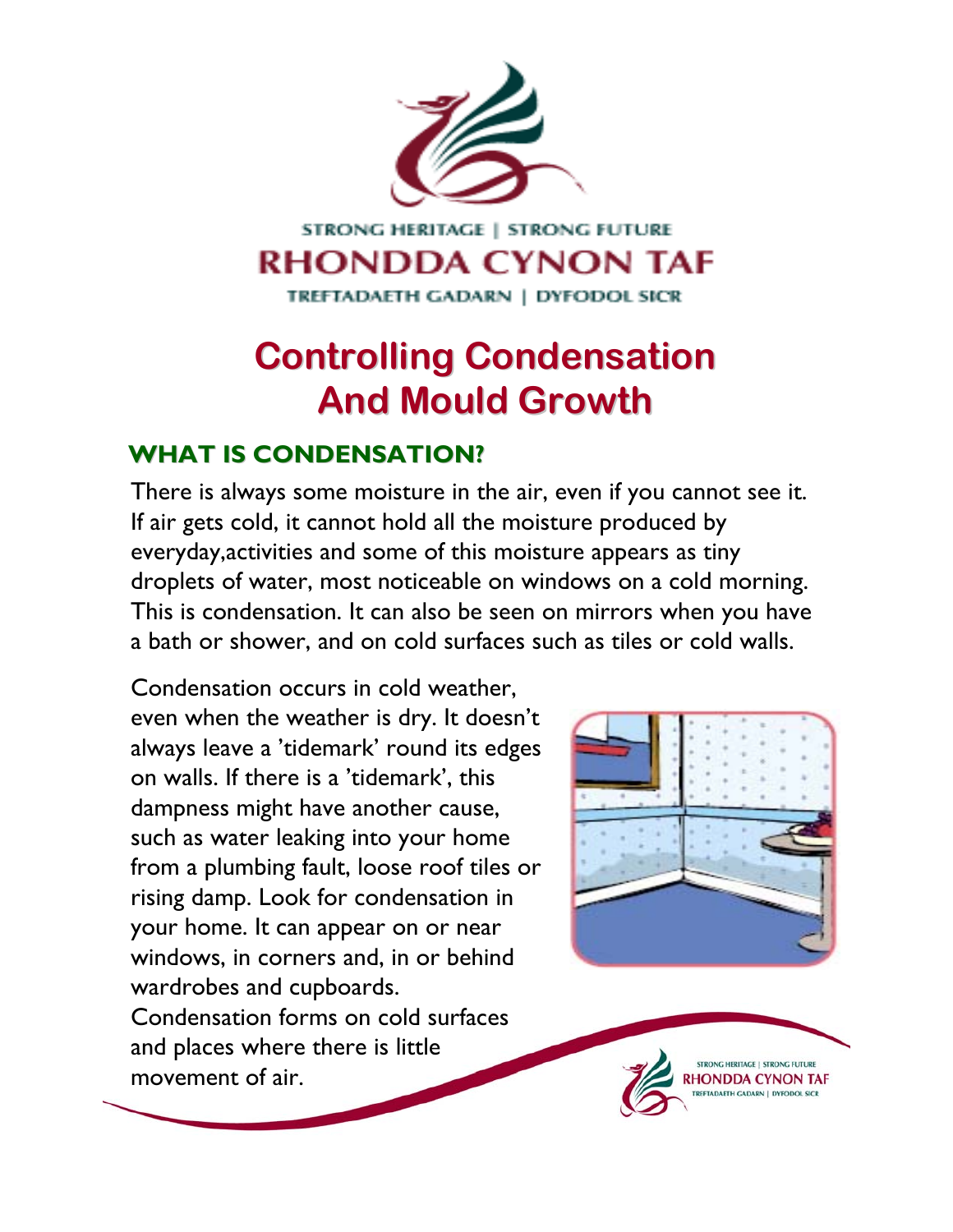

## **Problems that can be caused by excessive condensation by excessive condensation**

Dampness caused by excessive condensation can lead to mould growth on walls and furniture, mildew on clothes and other fabrics and the rotting of wooden window frames.

Also, damp humid conditions provide an environment in which house dust mites can easily multiply.

# **First steps against condensation First steps against condensation**

You will need to take proper steps to deal with condensation, but meanwhile there are some simple things you should do straight away.

Dry your windows and windowsills every morning, as well as surfaces in the kitchen or bathroom that have become wet. Wring out the cloth rather than drying it on a radiator.



# **First steps against mould growth First steps against mould growth**

First treat the mould already in your home, then deal with the basic problem of condensation to stop mould reappearing. To kill and remove mould, wipe down or spray walls and window frames with a fungicidal wash that carries a Health and Safety Executive (HSE) 'approval number', and ensure that you follow the instructions for its safe use These fungicidal washes are often available at local supermarkets. Dry-clean mildewed clothes, and shampoo carpets. Do not try to remove mould by using a brush or vacuum cleaner.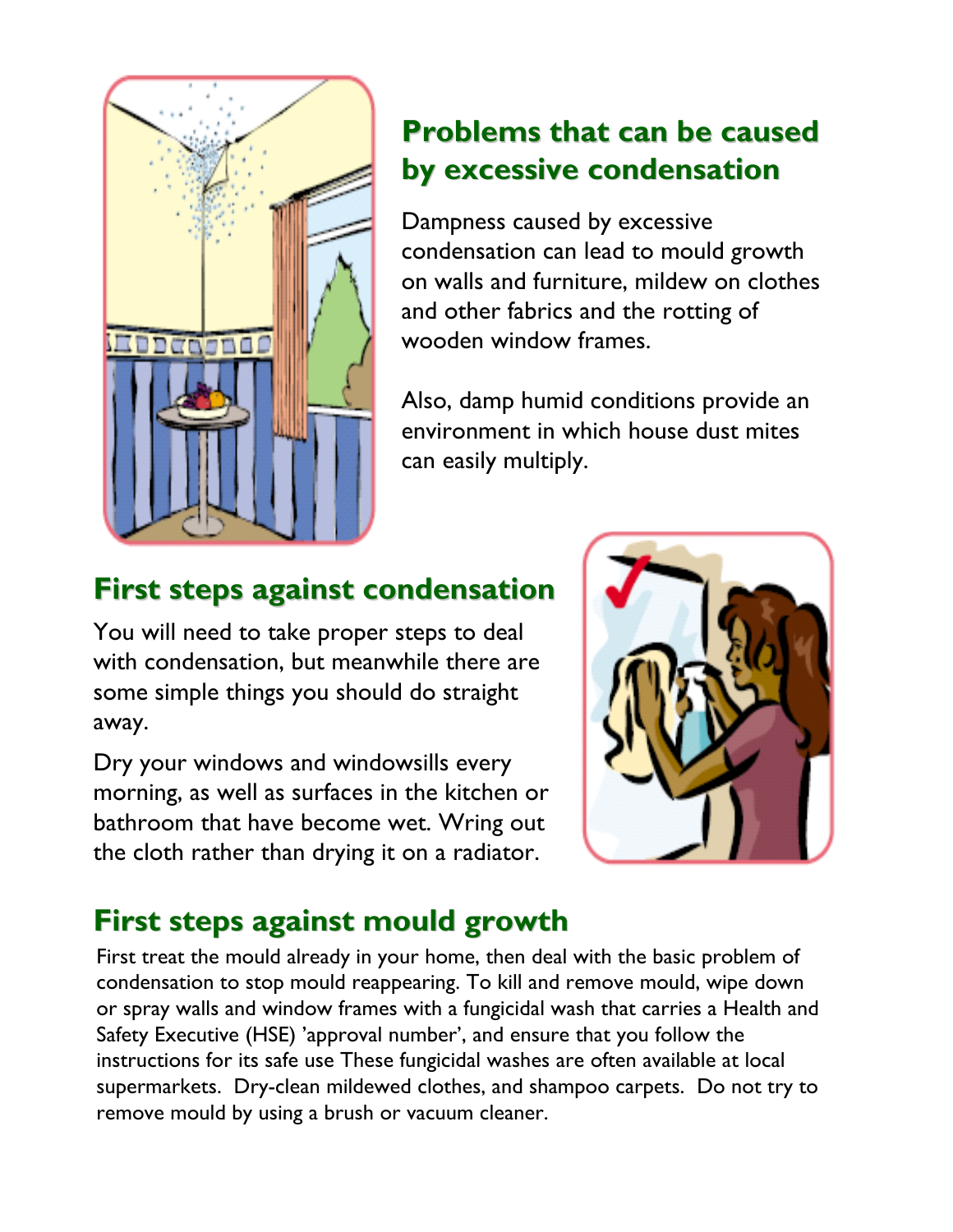After treatment, redecorate using good quality fungicidal paint and a fungicidal resistant wall paper paste to help prevent mould recurring. The effect of fungicidal or anti-condensation paint is destroyed if covered with ordinary paint or wallpaper.

### **But remember: the only lasting cure for severe mould is to get rid of the dampness is to get rid of the dampness**

### **What causes condensation? What causes condensation?**

There are four main factors that cause condensation:

- •**Too much moisture being produced in your home**
- •**Not enough ventilation**
- •**Cold surface**
- •**The temperature of your home**

#### **You need to look at all of the factors to cure a condensation problem.**

### Too much moisture being produced in your home

Our everyday activities add extra moisture to the air inside our homes. Even our breathing adds some moisture (remember breathing on cold windows and mirrors to fog them up?). One person asleep adds half a pint of water to the air overnight and at twice that rate when active during the day.

#### **To give you some idea as to how much extra water this could be in a day, here are a few illustrations:-**

| 2 people at home can produce     | $=$ 3 pints                   |
|----------------------------------|-------------------------------|
| A bath or shower                 | $= 2$ pints                   |
| Drying clothes indoors           | $= 9$ pints                   |
| Cooking and use of a kettle      | $= 6$ pints                   |
| <b>Washing dishes</b>            | $= 2$ pints                   |
| Bottled gas heater (8 hours use) | $= 4$ pints                   |
| Total moisture added in one day  | $= 26$ pints or $14.8$ litres |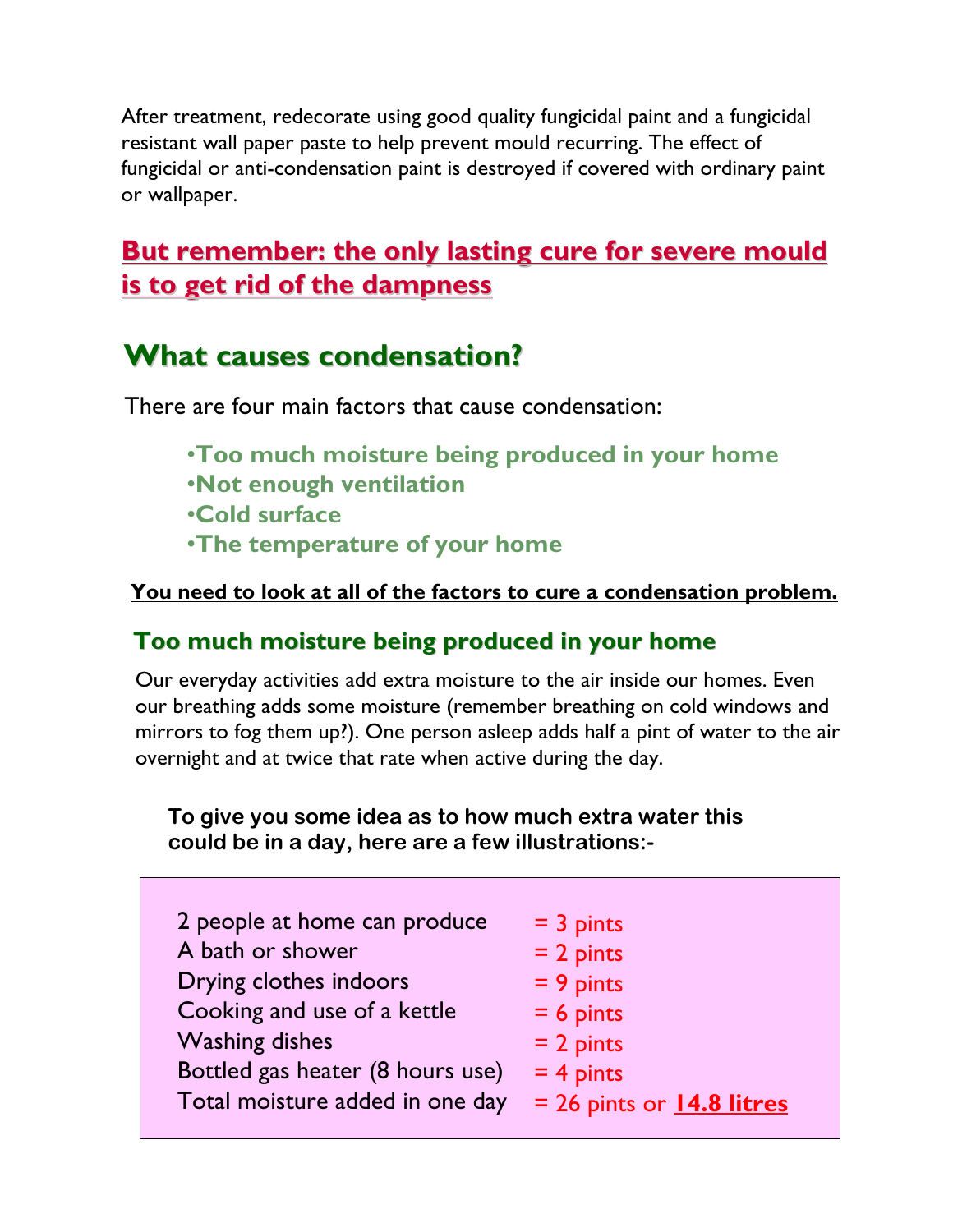## **Reduce the potential for condensation by Reduce the potential for condensation by producing less moisture producing less moisture**

Hang your washing outside to dry if at all possible, or hang it in the bathroom with the door closed and a window slightly open or extractor fan on. Don't be tempted to put it on radiators or in front of a radiant heater.





•Always cook with pan lids on, and turn the heat down once the water has boiled. Only use the minimum amount of water for cooking vegetables.

•When filling your bath, run the cold water first then add the hot it will reduce the steam by 90% which leads to condensation.

•If you use a tumble drier, make sure it is vented to the outside or that it is of the new condensing type.

•Don't use your gas cooker to heat your kitchen as it produces moisture when burning gas. (You might notice your windows misting over).

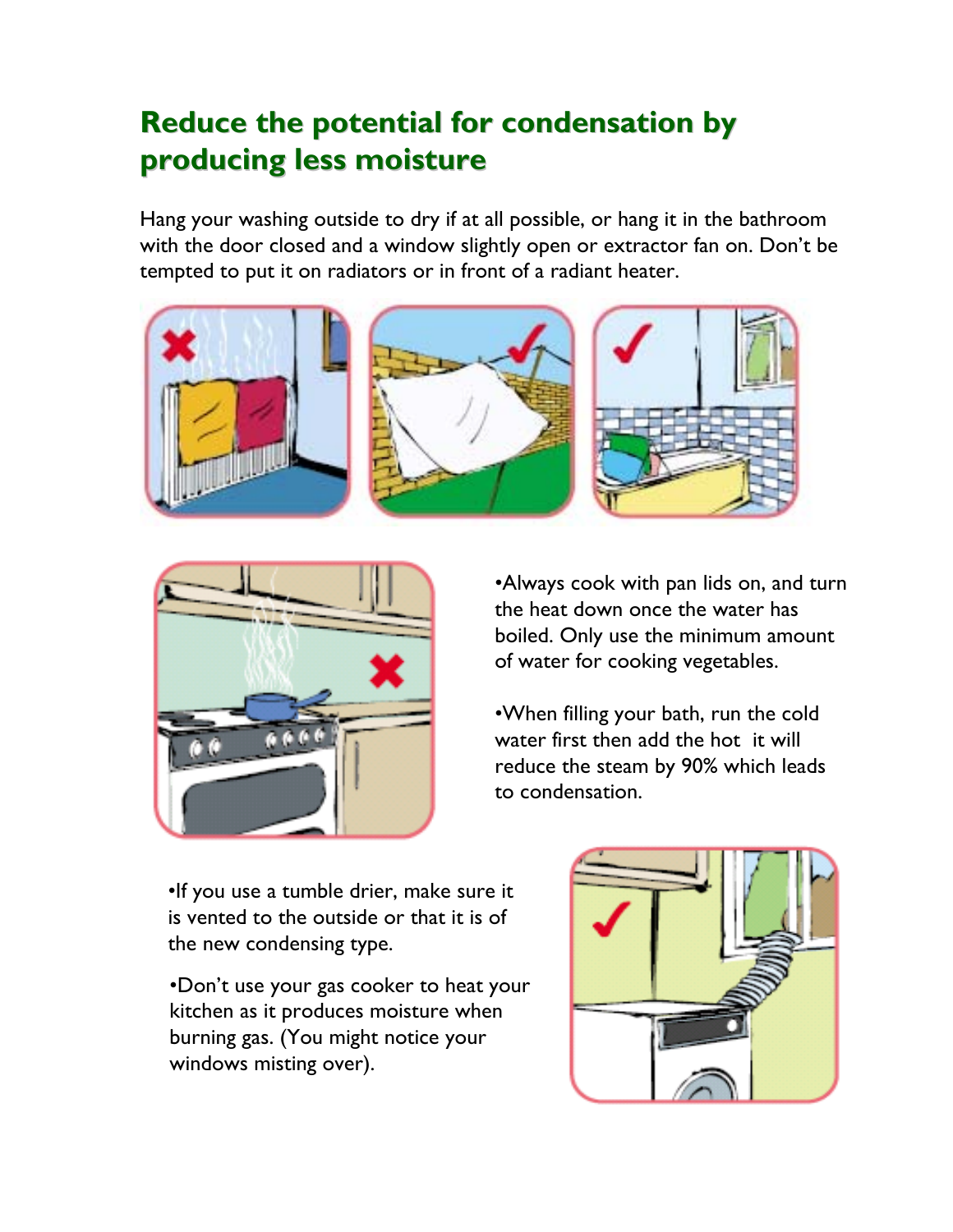

Try to avoid use of bottled gas heaters; they produce about 8pints of moisture from an average-sized gas cylinder. (Tenancy Agreements may not allow the use of this type of heater).

Ventilate your kitchen when cooking, washing up or washing by hand. A window slightly open is as good as one open. If you have one, use your cooker extractor hood or extractor fan.

Ventilate your kitchen and bathroom for about 20 minutes after use by opening a small top window. Use an extractor fan if possible - they are cheap to run and very effective.





Ventilate your bedroom by leaving a window slightly open at night, or use trickle ventilators if fitted. (But again, remember your security).

Keep kitchen and bathroom doors closed to prevent moisture escaping into the rest of the house.

To reduce the risk of mildew on clothes and other stored items, allow air to circulate round them by removing 'false' wardrobe backs or drilling breather holes in them. You can place furniture on blocks to allow air to circulate underneath. Keep a small gap between large pieces of furniture and the walls, and where possible place wardrobes and furniture against internal walls. Pull shelves away from the backs of wardrobes and cupboards. Never overfill wardrobes and cupboards, as it restricts air circulation.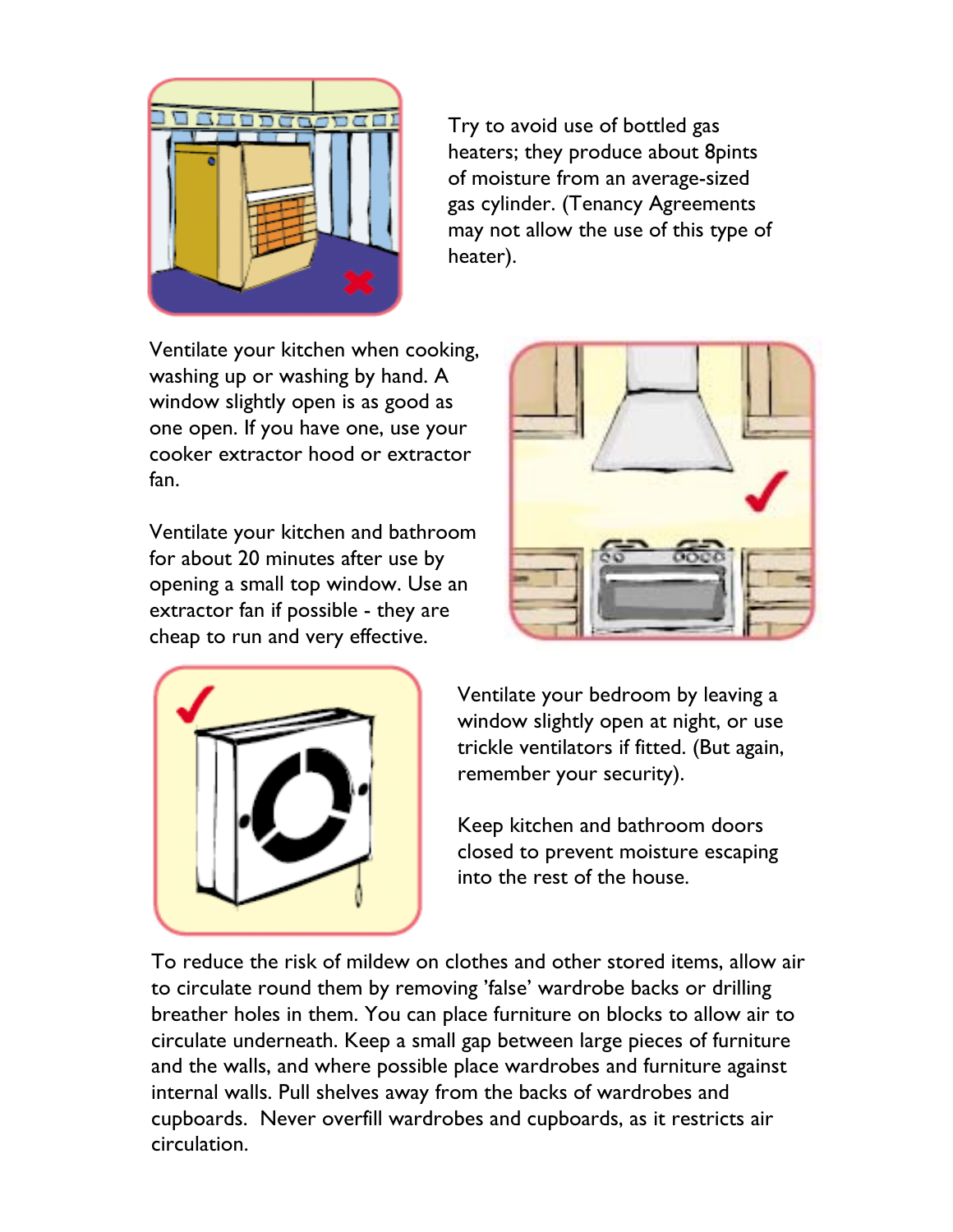### **Cold surfaces in your home Cold surfaces in your home**

Condensation forms more easily on cold surfaces in the home, for example walls and ceilings. In many cases, those surfaces can be made warmer by improving the insulation and draught proofing.

Insulation and draught proofing will also help keep the whole house warmer and will cut your fuel bills. When the whole house is warmer, condensation becomes less likely.



Loft and wall insulation are the most effective forms of insulation.

If you install any draught proofing, observe the following guidance:-

•Do not draught proof rooms with a condensation problem, or where there is a heater or cooker that burns gas or solid fuel.

•Do not block permanent ventilators or airbricks installed for heating or heating appliances.

•Do not draught proof bathroom or kitchen windows.

If you have reason to believe that your home could benefit from an improvement to its loft or wall insulation, please contact your landlord to enquire about the possibility of such an improvement.

Heating and insulation grants may be available under the Home Energy Efficiency Scheme (HEES). Further information is available by contacting:-

•FREEPHONE 0800 316 2815; or •Apply online at [www.heeswales.co.uk](http://www.heeswales.co.uk/)

### **The temperature of your home The temperature of your home**

Warm air holds more moisture than cooler air which is more likely to deposit droplets of condensation round your home. Air is like a sponge; the warmer it is, the more moisture it will hold. Heating one room to a high level and leaving other rooms cold makes condensation worse in the unheated rooms. That means that it is better to have a medium to low level of heat throughout the house.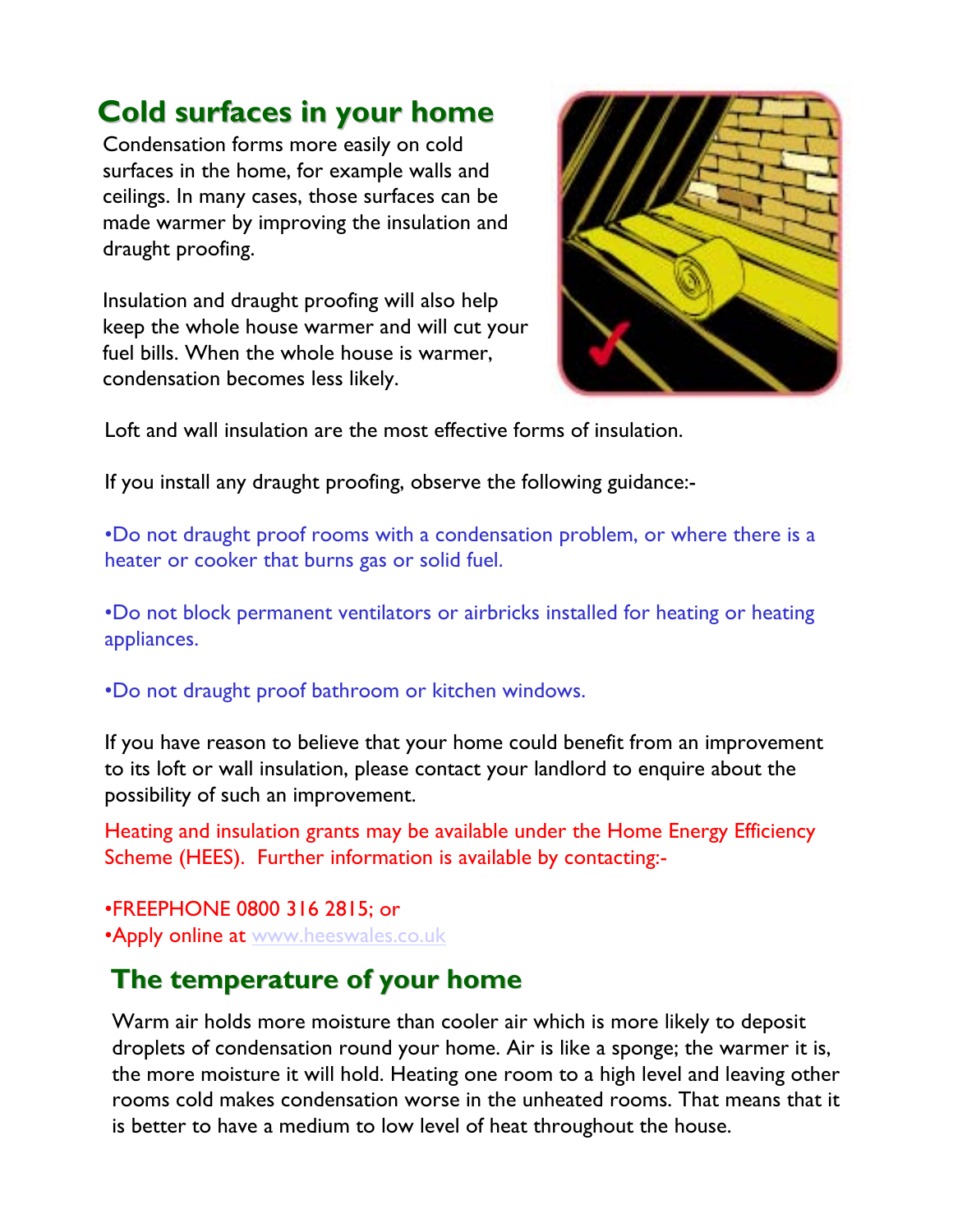Keeping the heating on at low all day in cold weather will help to control condensation, but keep a check on your meters to check how much it is costing you.

•If you have a heating system such as under-floor electric but are afraid to use it because you've been told it is expensive to run, please contact the Energy Efficiency Advice Centre (EEAC) for an advice guide on how to control your system on FREEPHONE 0800 512 012. You might find that it costs less to run than you expect or have experienced in the past.

•If you don't have heating in every room, you could keep the doors of unheated rooms open to allow some heat into them.

•To add extra heat to rooms without any form of installed heating, it is better to use electric heaters, for example oil-filled radiators or panel heaters, on a low setting. Remember, you should not use portable bottled gas heaters in homes suffering with condensation as they give out a lot of moisture whilst in use. Contrary to popular belief, it is actually cheaper to heat a room with on-peak electricity than by using bottled gas heaters.

•If you have a freezer, it is a good idea to put it in a space suffering from condensation, as the heat from the motor should help to keep condensation at bay.

**Be careful not to 'overventilate' your home when it is cold, as it will cause the temperature inside to drop and make condensation more likely. It will also increase your heating costs.**